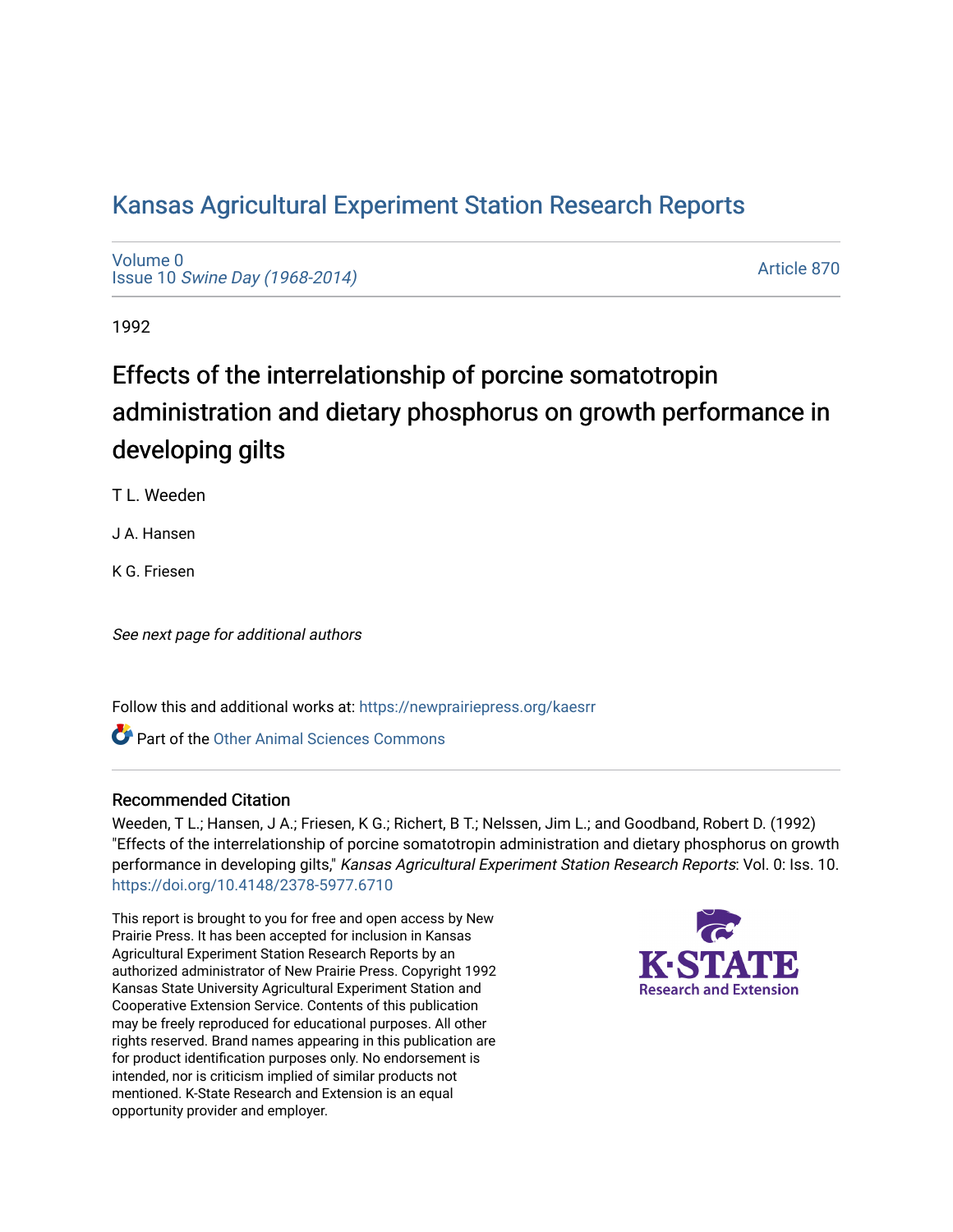## Effects of the interrelationship of porcine somatotropin administration and dietary phosphorus on growth performance in developing gilts

### **Abstract**

Seventy-two gilts (initial weight = 127 lb) were used to determine effects of the interrelationship of porcine somatotropin (pST) administration and dietary phosphorus (P) on growth performance of finishing gilts (127 to 235 lb) and for a 35 d postfinishing phase following withdrawal of pST administration. Gilts were injected daily with placebo (control) or 4 mg pST and fed .4, .6, or .8% P in the fmishing phase. Administration of pST increased average daily gain (ADG), improved feed efficiency (FIG), and decreased average daily feed intake (ADFI) during the finishing phase. Increasing dietary P resulted in increased ADG from d 0 to 28 of the finishing phase; however, dietary P had no effect on ADG, FIG, or ADFI for the overall finishing phase. When each block weight averaged 235 lb, half of the gilts were slaughtered. Administration of pST decreased backfat thickness, dressing percentage, and kidney fat weight and increased longissimus muscle area and carcass length. Dietary P had no effect on carcass criteria measured. The remaining 36 gilts were individually fed 4 Ibid of a common diet to assure P intake of 22.8 gld for the 35 d postfinishing phase. Gilts that received pST in the finishing phase had decreased ADG and poorer feed conversion in the postfinishing phase. Dietary P level in the finishing phase had no effect on postfinishing performance. From d 0 to 28 of the finishing phase, pST-treated gilts required a diet with more than .4% P (10.3 gld P) to maximize growth performance. However, a .4% P diet (12.4 and 10.7 gld P, control and pST-treated, respectively) is adequate for growth performance during the overall finishing phase (127 to 235 lb).; Swine Day, Manhattan, KS, November 19, 1992

### Keywords

Swine day, 1992; Kansas Agricultural Experiment Station contribution; no. 93-142-S; Report of progress (Kansas State University. Agricultural Experiment Station and Cooperative Extension Service); 667; Swine; Somatotropin; Phosphorus; Performance; Gilts

### Creative Commons License



This work is licensed under a [Creative Commons Attribution 4.0 License](https://creativecommons.org/licenses/by/4.0/).

#### Authors

T L. Weeden, J A. Hansen, K G. Friesen, B T. Richert, Jim L. Nelssen, and Robert D. Goodband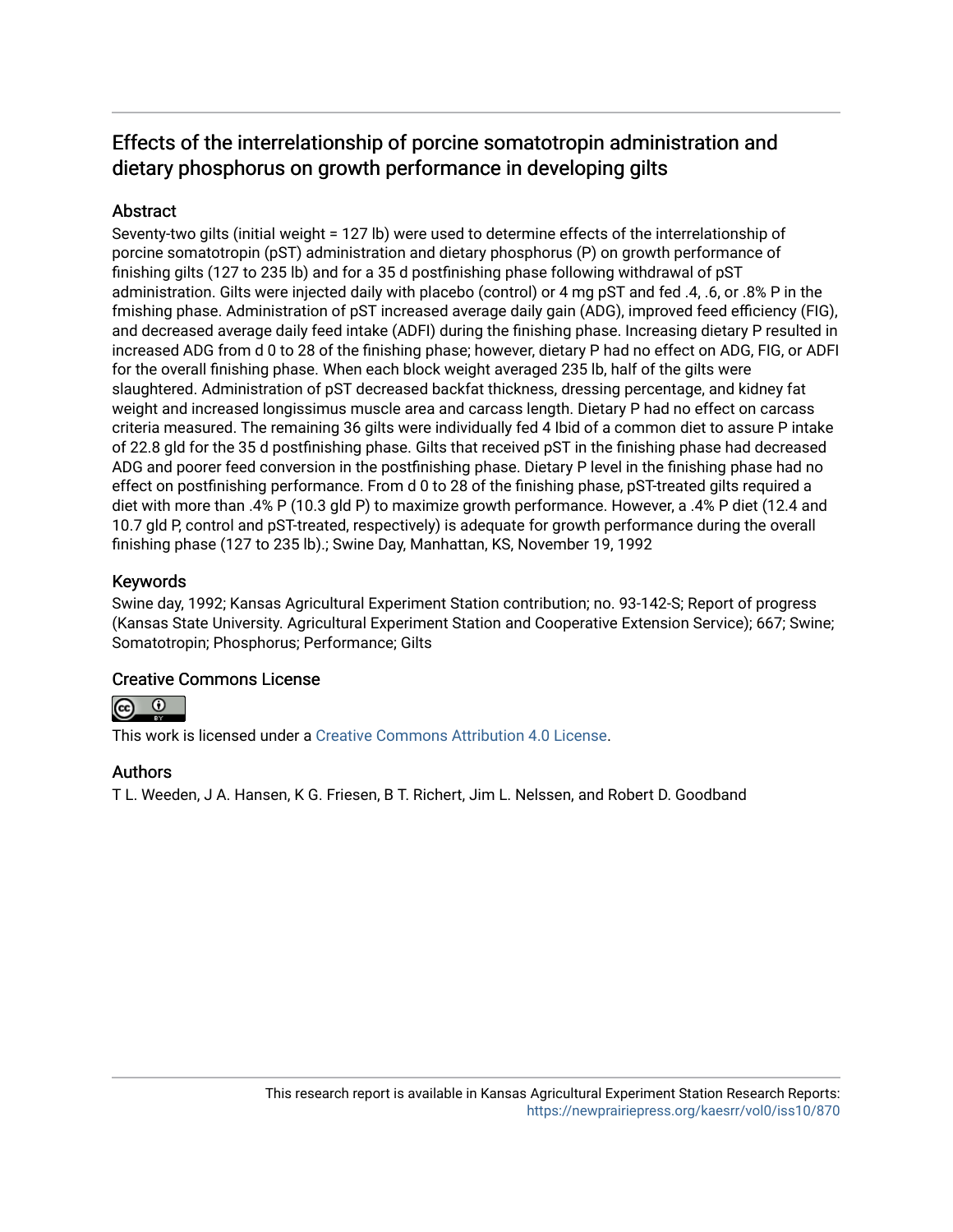#### EFFECTS OF THE INTERRELATIONSHIP OF PORCINE SOMATOTROPIN ADMINISTRATION AND DIETARY PHOSPHORUS ON GROWTH PERFORMANCE IN DEVELOPING GILTS<sup>1</sup>



T. L. Weeden, J. L. Nelssen, R. D. Goodband, J. A. Hansen, K. G. Friesen, and B. T. Richert

#### **Summary**

Seventy-two gilts (initial weight  $= 127$ lb) were used to determine effects of the interrelationship of porcine somatotropin (pST) administration and dietary phosphorus (P) on growth performance of finishing gilts  $(127 \text{ to } 235 \text{ lb})$  and for a 35 d postfinishing phase following withdrawal of pST administration. Gilts were injected daily with placebo (control) or 4 mg pST and fed  $.4$ ,  $.6$ , or .8% P in the finishing phase. Administration of pST increased average daily gain (ADG), improved feed efficiency  $(F/G)$ . and decreased average daily feed intake (ADFI) during the finishing phase. Increasing dietary P resulted in increased ADG from d 0 to 28 of the finishing phase; however, dietary P had no effect on ADG, F/G, or ADFI for the overall finishing phase. When each block weight averaged 235 lb, half of the gilts were Administration slaughtered.  $of$  $pST$ decreased backfat thickness, dressing percentage, and kidney fat weight and increased longissimus muscle area and carcass length. Dietary P had no effect on carcass criteria measured. The remaining 36 gilts were individually fed 4 lb/d of a common diet to assure P intake of 22.8  $g/d$  for the 35 d postfinishing phase. Gilts that received pST in the finishing phase had decreased ADG and poorer feed conversion in the postfinishing phase. Dietary P level in the finishing phase had no effect on postfinishing performance. From d 0 to 28 of the finishing phase, pST-treated gilts required a diet with more than .4% P (10.3 g/d P) to maxi-

mize growth performance. However, a .4% P diet  $(12.4$  and  $10.7$  g/d P, control and pST-treated, respectively) is adequate for growth performance during the overall finishing phase  $(127 \text{ to } 235 \text{ lb}).$ 

(Key Words: Somatotropin, Phosphorus, Performance, Gilts.)

#### **Introduction**

Previous research at Kansas State University has established that pST-treated pigs have higher lysine requirements than nonpST-treated pigs to maximize growth performance. Dietary percentages of calcium (Ca) and phosphorus (P) may also need to be adjusted, because pST-treated pigs require at least the same daily intakes of Ca and P as control pigs, but consume less because of reduced feed intake. Therefore, the present study was designed to determine if pSTtreated gilts have higher daily requirements for Ca and P than non-pST-treated gilts for maximum growth performance.

#### **Procedures**

A total of 72 crossbred gilts (Hampshire  $\times$  Chester White  $\times$  Yorkshire  $\times$  Duroc) with an initial average weight of 127 lb was used in a randomized complete block design with a 2  $\times$  3 factorial arrangement. Gilts were blocked by weight, allotted by ancestry to pens, and randomly assigned to experimental treatments. There were two gilts per pen and six replications per treatment. Gilts

<sup>&</sup>lt;sup>1</sup>The authors would like to thank Pitman-Moore, Inc. for providing the pST used in this experiment.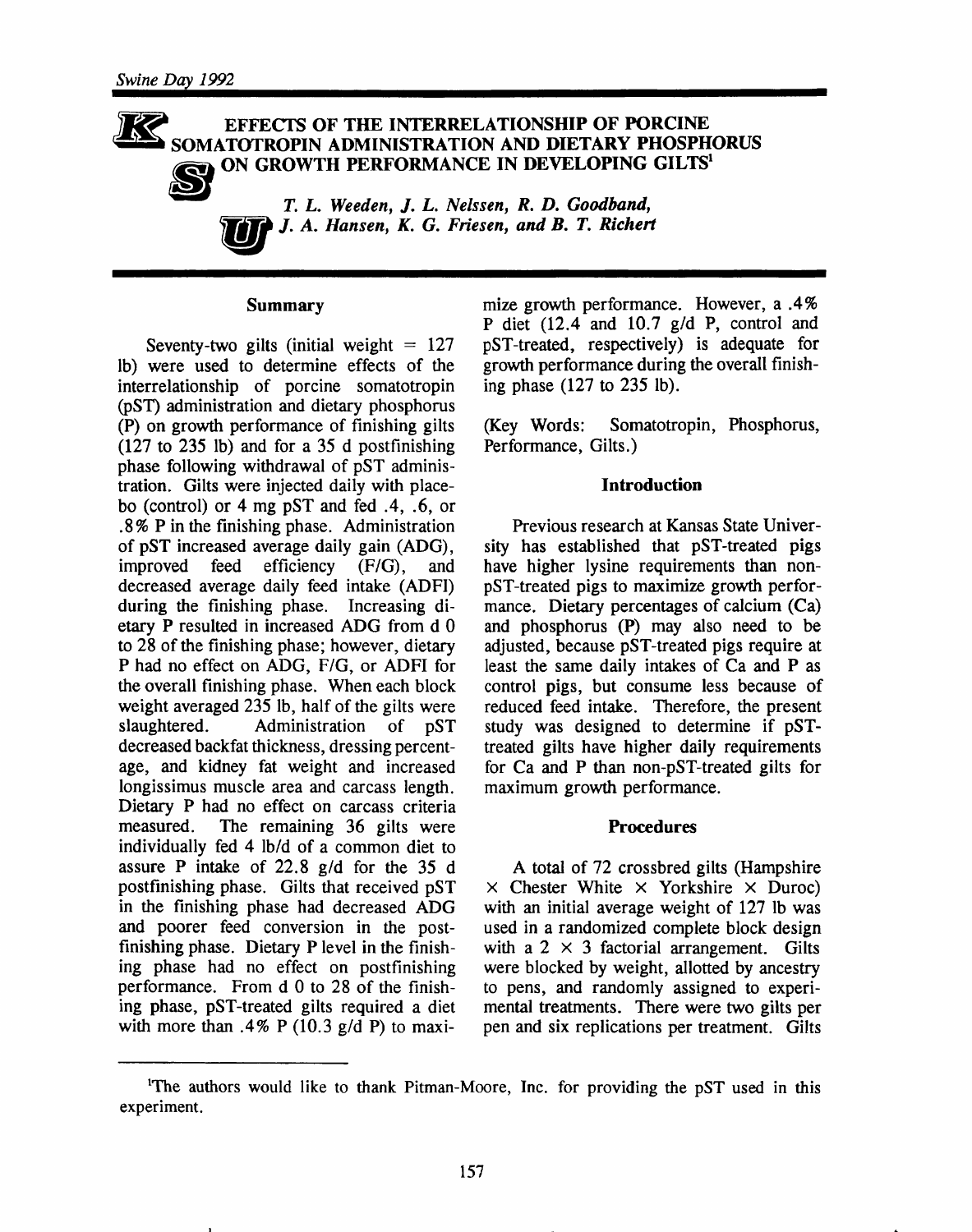were housed in 5 ft  $\times$  5 ft pens in an environmentally controlled building with total concrete slatted flooring. They were given ad libitum access to feed and water.

Experimental treatments consisted of daily injections of placebo or 4 mg pST and a corn-soybean meal diet (1.2% lysine; Table 1) containing either  $.4, .6,$  or  $.8\%$  P. These correspond to  $100$ ,  $150$ , and  $200\%$  of NRC (1988) estimates for P in finishing diets (110) to 240 lb). Dietary P levels were attained by replacing corn with monocalcium P and limestone. A constant Ca: P ratio of  $1.25:1$ was maintained throughout the entire experiment. All other nutrients were formulated to be at least 200% of NRC (1988) estimates for finishing pigs. When the mean weight of gilts in a block reached 235 lb, daily injections were terminated and one gilt per pen was slaughtered. Following slaughter, standard carcass measurements were recorded.

The remaining 36 gilts (six per treatment) were mixed and placed 18 per 150 ft  $\times$  100 ft pen in dirt lots, but without direct contact with boars. Gilts were individually fed 4 lb/d of a common diet (Table 1) to ensure daily intakes of 22.8 g of P. This corresponds to 200% of the NRC (1988) recommended daily intake for P in developing gilts. An additional 1.5 lb/d of corn was offered to all gilts that consumed the initial 4 lb feeding to ensure adequate energy intake to tolerate cold stress in the outdoor lots. On d 35, all gilts were weighed to determine live weight gain and feed/gain and then slaughtered. Carcass data were collected as described for the finishing phase. Reproductive tracts were also collected and evaluated to determine if gilts had reached puberty and exhibited estrus.

#### **Results and Discussion**

No pST  $\times$  P interactions (P $>$ .15) were observed for any of the growth response criteria measured (Table 2). Gilts administered pST exhibited increased  $(P < .01)$  ADG, improved feed/gain (F/G) and reduced

 $(P<.01)$  feed intake from d 0 to 28 and for the overall finishing phase. From d 0 to 28, ADG responded (quadratic,  $P < .04$ ) to increasing dietary P, with the highest ADG being achieved on the .6% P diet regardless of whether gilts received pST or not. However, dietary P had no effect  $(P > .23)$  on ADG, F/G, or average daily feed intake (ADFI) for the overall finishing phase.

Gilts administered pST had decreased  $(P<.03)$  dressing percentage, backfat thickness, and kidney fat weight (Table 3). Administration of pST also increased  $(P < .01)$ longissimus muscle area and carcass length. Dietary P had no effect  $(P > .13)$  on carcass traits.

Gilts that were administered pST in the finishing phase had decreased  $(P < .01)$  ADG and poorer feed conversions following withdrawal of pST injections during the 35-d postfinishing phase (Table 4). Dietary P level received during the finishing phase had no effect  $(P > .23)$  on postfinishing performance. Percentages of gilts attaining puberty and exhibiting estrus by the end of the postfinishing phase were not affected  $(P > .32)$  by pST-treatment or dietary P level fed in the finishing phase.

Following the 35 d postfinishing phase, gilts that received pST in the finishing phase had decreased  $(P < .02)$  backfat and kidney fat and increased  $(P < .02)$  carcass length  $(Table 3)$ . Carcass weight was also decreased  $(P<.02)$  for gilts that received pST in the finishing phase because of decreased growth during the postfinishing phase. Dietary P level received in the finishing phase had no effect  $(P > .10)$  on postfinishing carcass measurements with the exception of dressing percentage, which tended (quadratic,  $P < .08$ ) to be slightly lower for gilts that received the .6% P diet during the finishing phase.

Our results support previous findings in that 98% of maximum ADG and feed efficiency were achieved at 99.8% of NRC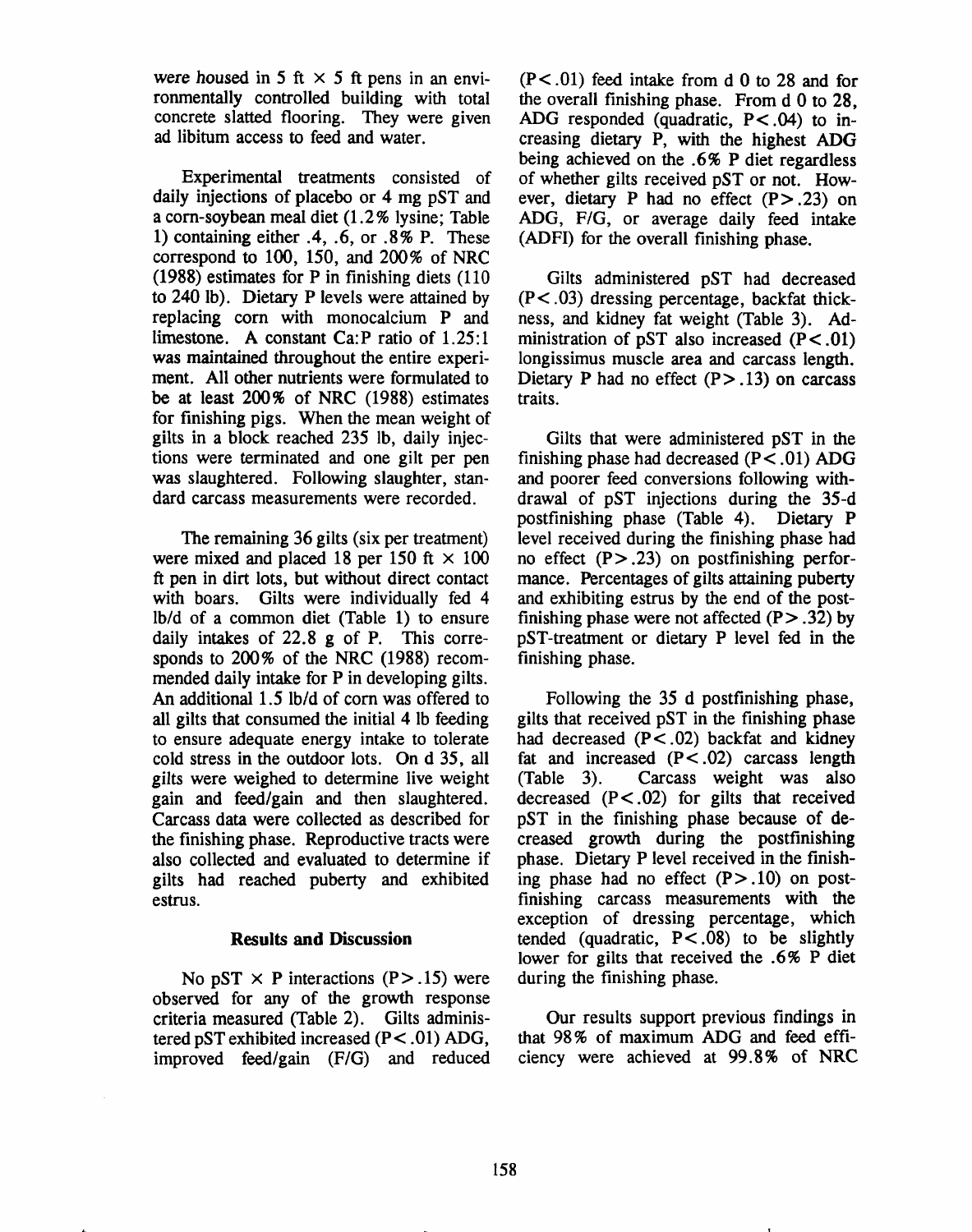$(1988)$  estimates for P intake in non-pSTtreated pigs. In a previous experiment at Kansas State University, growth of finishing gilts was not maximized in either control or pST-treated gilts, when daily P intakes were 82 and 78%, respectively, of NRC (1988) estimates  $(12.4 \text{ g/d P})$  for finishing pigs. Researchers at Kentucky suggested that dietary percentages of P may need to be increased because of decreased feed intake. Therefore, the major obstacle in formulating diets to meet the requirement of P for growth in pST-treated pigs is determining how much their feed intake will be reduced. The reduction in feed intake when pigs are administered pST is highly variable, ranging from 4 to 32%. When energy is limiting, protein accretion is slowed; thus, energy density of the diets would also need to be increased in order to maximize growth performance when feed intake is reduced by substantial amounts.

Fewer gilts had reached puberty by the end of the postfinishing phase in this experiment compared to our previous study, although no differences were due to treatments received during the finishing phase. The reduced number of gilts reaching puberty in this experiment may be attributed to their slower adaptation to being housed outdoors than gilts in the previous experiment, because these gilts did not consume their entire daily feed allotments until the third week. **To** attain normal reproductive function, pST treatment must be withdrawn at the end of the finishing period, because continued pSTtreatment results in inhibition of puberty.

In conclusion, the NRC (1988) requirement estimates of .5% Ca and .4% P (15.5)  $g/d$  Ca, 12.4  $g/d$  P) appear adequate in meeting the needs of control and pST-treated pigs for maximum growth performance during the finishing phase. Also gilts administered pST during the finishing phase should have reproductive performance comparable to that of non-pST-treated gilts, if pST treatment is terminated at the end of the finishing phase.

|                         | Finishing phase <sup>®</sup> | Postfinishing<br>$1.2\%$ P |  |  |
|-------------------------|------------------------------|----------------------------|--|--|
| Ingredient, %           | .4% $P$                      |                            |  |  |
| Corn                    | 62.98                        | 78.69                      |  |  |
| Soybean meal (48% CP)   | 29.77                        | 14.53                      |  |  |
| Soybean oil             | 5.00                         |                            |  |  |
| L-lysine HCl            | .16                          |                            |  |  |
| Monocalcium phosphate   | .16                          | 4.22                       |  |  |
| Limestone               | .78                          | 1.66                       |  |  |
| Salt                    | .30                          | .50                        |  |  |
| Vitamin premix          | .50                          | .25                        |  |  |
| Trace mineral premix    | .20                          | .10                        |  |  |
| Selenium premix         | .05                          | .05                        |  |  |
| Antibiotic <sup>c</sup> | .10                          |                            |  |  |
| Total                   | 100.00                       | 100.00                     |  |  |
| Calculated analyses, %  |                              |                            |  |  |
| Lysine                  | 1.20                         | .65                        |  |  |
| Ca                      | .50                          | 1.50                       |  |  |

#### Table 1. **Composition of Diets**

<sup>a</sup>Monocalcium phosphate and limestone were added in place of corn to provide P levels of .6 and .8% finishing diets were fed from 127 to 235 lb.

**Postfinishing, fed for 35 d following the finishing phase.** 

Provided 10 mg chlortetracycline per lb of complete diet.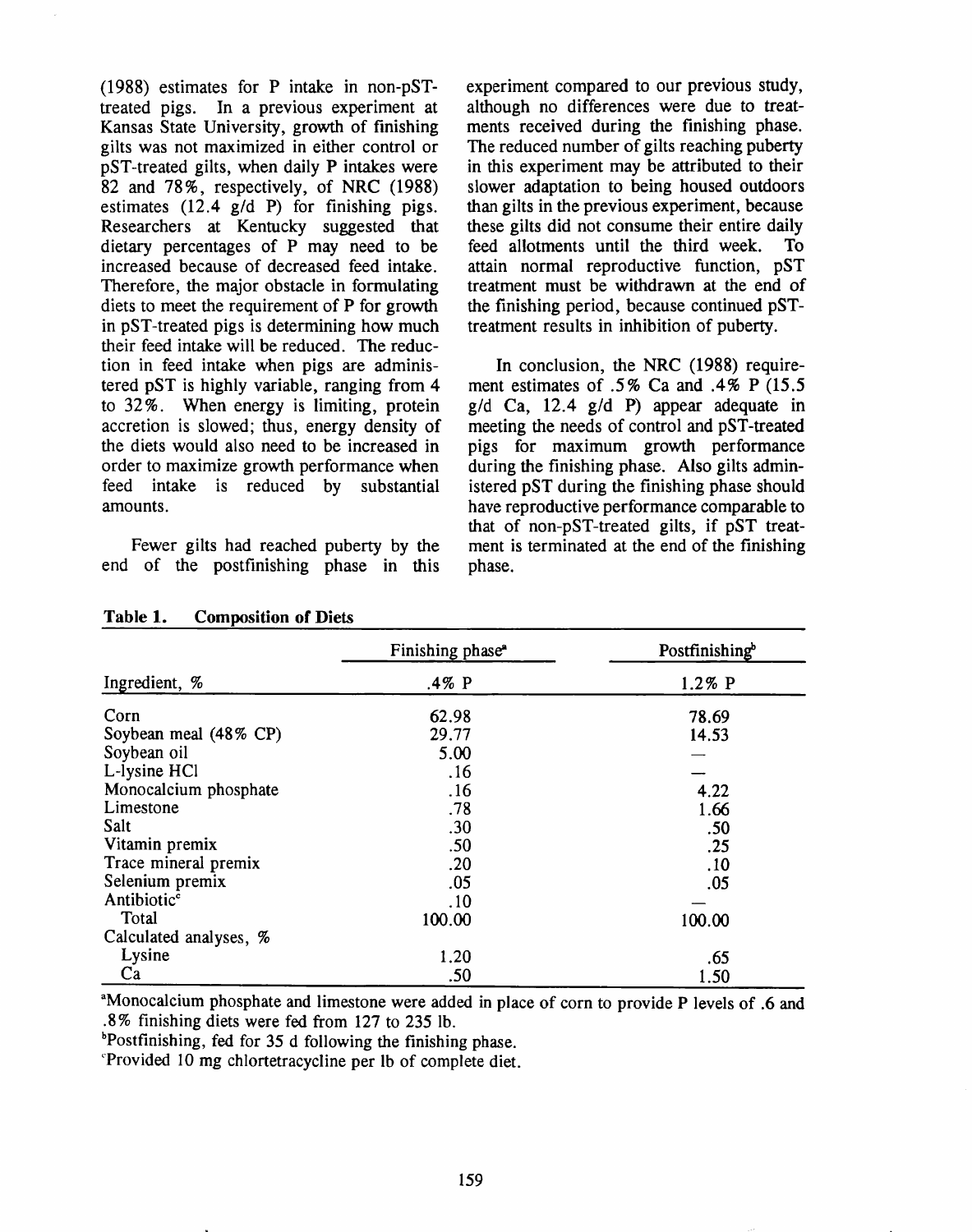|                        | Placebo |       |       |       |       |       |           |
|------------------------|---------|-------|-------|-------|-------|-------|-----------|
| Item                   | .4% P   | .6% P | .8% P | .4% P | .6% P | .8% P | <b>SE</b> |
| Initial wt, lb         | 127.6   | 127.7 | 127.8 | 127.6 | 127.6 | 12.6  | 2.64      |
| ADG, lb                |         |       |       |       |       |       |           |
| 0 to 28 $d^{\infty}$   | 2.36    | 2.43  | 2.29  | 2.42  | 2.76  | 2.66  | .08       |
| Overall <sup>b</sup>   | 2.21    | 2.22  | 2.15  | 2.36  | 2.49  | 2.47  | .07       |
| ADFI, lb               |         |       |       |       |       |       |           |
| 0 to 28 $d^b$          | 6.62    | 7.05  | 6.72  | 5.67  | 5.96  | 5.74  | .27       |
| Overall <sup>b</sup>   | 6.86    | 7.24  | 6.96  | 5.88  | 6.04  | 5.87  | .23       |
| Feed/gain              |         |       |       |       |       |       |           |
| $0$ to 28 $db$         | 2.82    | 2.92  | 2.93  | 2.35  | 2.16  | 2.17  | .09       |
| Overall <sup>b</sup>   | 3.13    | 3.27  | 3.26  | 2.50  | 2.43  | 2.40  | .10       |
| Phosphorus intake, g/d |         |       |       |       |       |       |           |
| 0 to 28 $d^{bd}$       | 12.0    | 19.2  | 24.4  | 10.3  | 16.2  | 20.8  | .77       |
| Overall <sup>bd</sup>  | 12.4    | 19.7  | 25.3  | 10.7  | 16.5  | 21.3  | .64       |
| Calcium intake, g/d    |         |       |       |       |       |       |           |
| 0 to 28 <sup>bd</sup>  | 15.0    | 24.0  | 30.5  | 12.9  | 20.3  | 26.0  | .97       |
| Overallbd              | 15.6    | 24.6  | 31.6  | 13.3  | 20.6  | 26.7  | .81       |

Effect of Porcine Somatotropin and Dietary Phosphorus on Growth Perfor-Table 2. mance of Gilts from 127 to 235 Pounds<sup>a</sup>

<sup>a</sup>Values are least squares means, data were collected from a total of 72 gilts, two gilts per pen, six pens per treatment. <sup>b</sup>Effect of pST  $(P < .01)$ .

*Effect of P* (quadratic,  $P < .04$ ).

<sup>d</sup>Effect of P (linear,  $P < .01$ ).